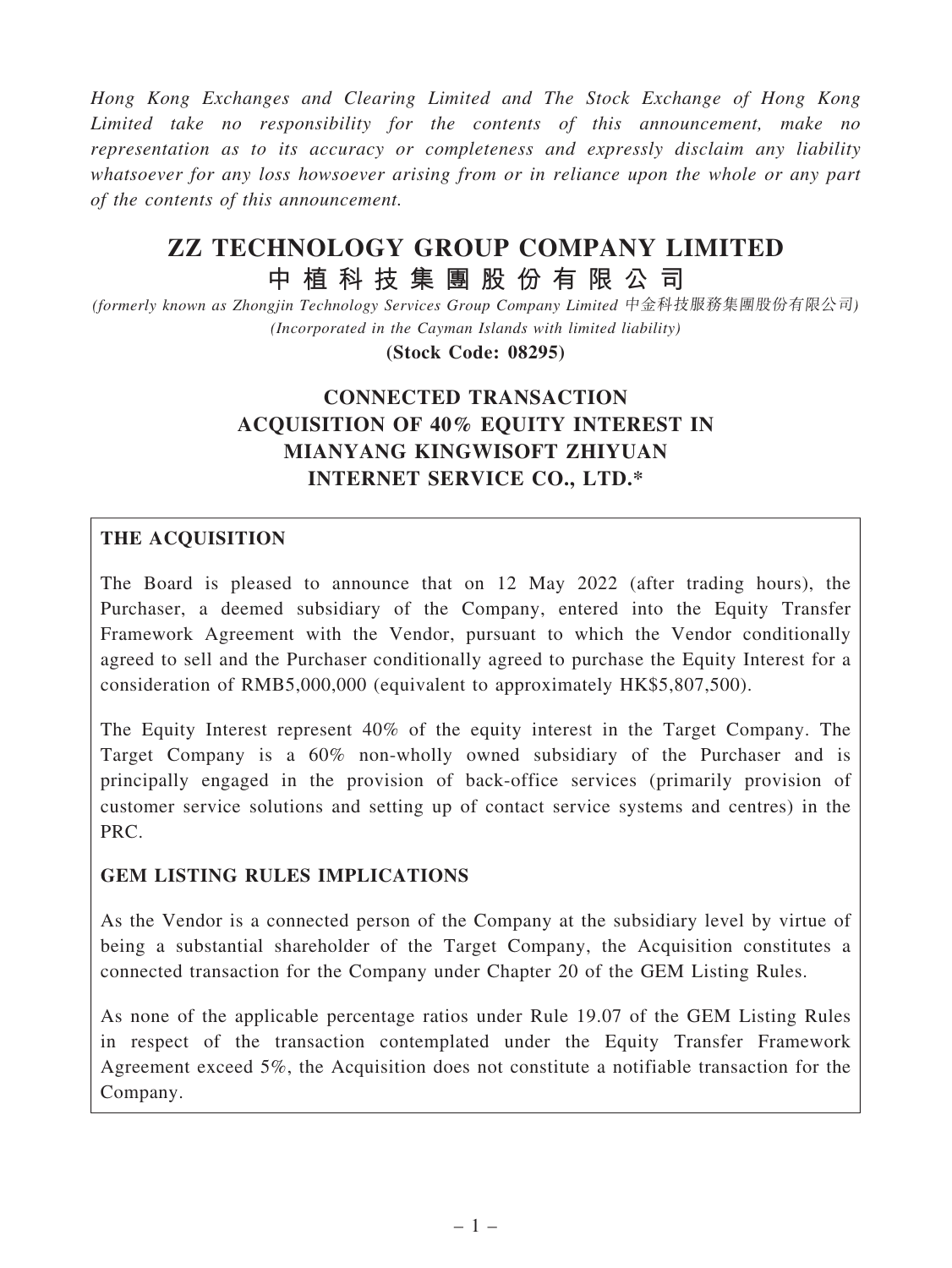The Board has approved the Acquisition, and the independent non-executive Directors have also confirmed that the terms of the Equity Transfer Framework Agreement are fair and reasonable, the Acquisition is on normal commercial terms and in the interests of the Company and its shareholders as a whole. Therefore, by virtue of Rule 20.99 of the GEM Listing Rules, the Acquisition is subject to the reporting and announcement requirements applicable to connected transactions, but is exempt from the circular, independent financial advice and shareholder's approval requirements.

### THE ACQUISITION

The Board is pleased to announce that on 12 May 2022 (after trading hours), the Purchaser, a deemed subsidiary of the Company, entered into the Equity Transfer Framework Agreement with the Vendor, pursuant to which the Vendor conditionally agreed to sell and the Purchaser conditionally agreed to purchase the Equity Interest for a consideration of RMB5,000,000 (equivalent to approximately HK\$5,807,500). The salient terms of the Equity Transfer Framework Agreement are set out below:

12 May 2022

Parties

| Purchaser     | Dalian Kingwisoft Technology Co., Ltd.* 大連金慧融智科技股<br>份有限公司, a deemed subsidiary of the Company                                                                                                                                                                                                       |
|---------------|------------------------------------------------------------------------------------------------------------------------------------------------------------------------------------------------------------------------------------------------------------------------------------------------------|
| <b>Vendor</b> | Sichuan Zhiyuan Fanglue Data Technology Group Co., Ltd.*<br>四川致遠方略數據科技集團有限公司                                                                                                                                                                                                                         |
|               | As at the date of this announcement, the Vendor is a connected<br>person of the Company at the subsidiary level by virtue of<br>being a substantial shareholder of the Target Company. For<br>further details, please refer to paragraph headed "Information<br>on the Vendor" in this announcement. |

### Assets to be acquired

The Equity Interest, representing 40% of the equity interest in the Target Company.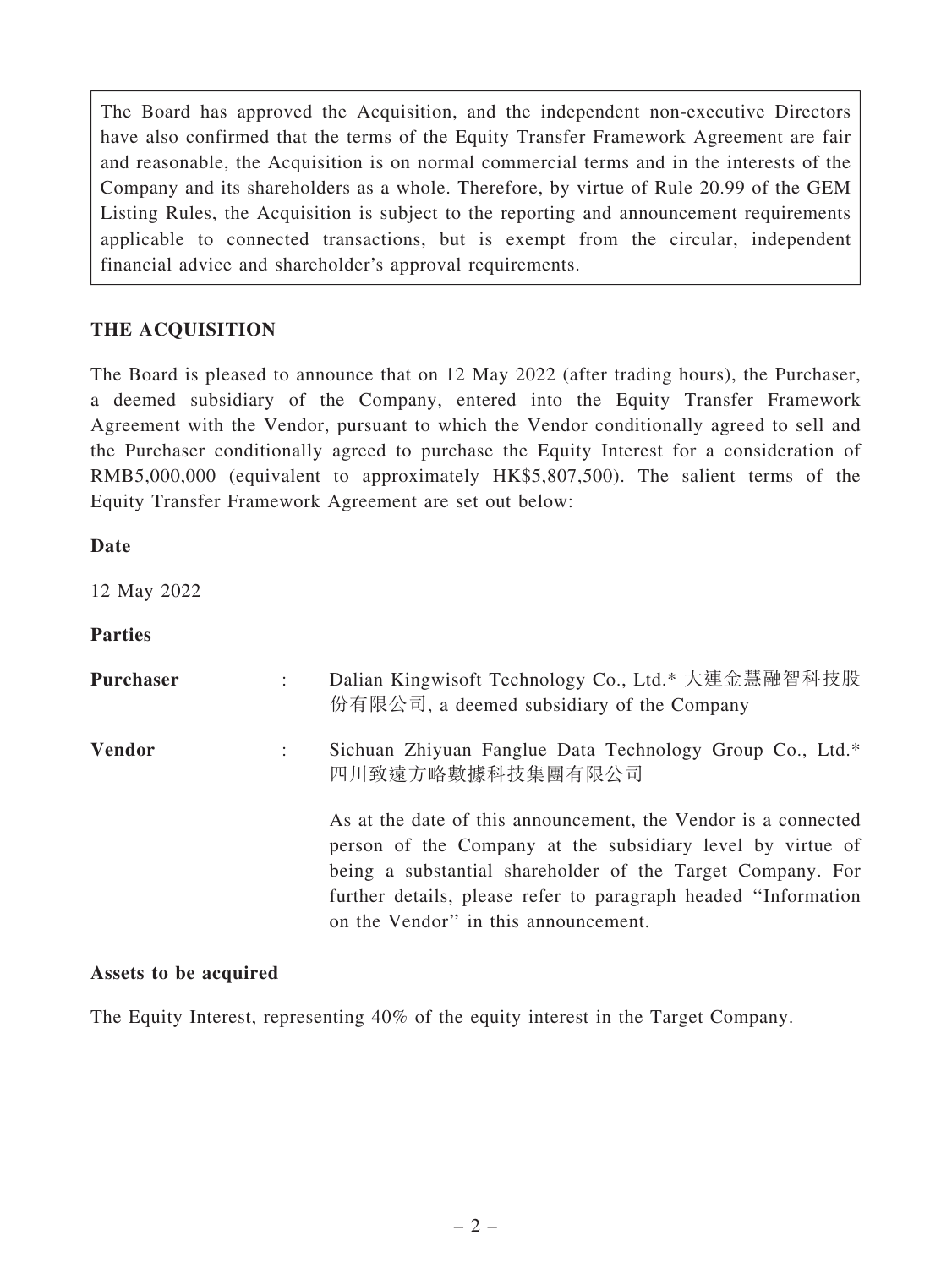### **Consideration**

The consideration for the Acquisition is RMB5,000,000 (equivalent to approximately HK\$5,807,500) which was determined based on arm's length negotiations among the Purchaser and the Vendor with reference to the actual capital contribution of the Vendor taking into account the unaudited net assets value of the Target Company as at 31 December 2021.

The consideration will be payable by the Purchaser within five (5) business days after (i) the completion of the registration procedures in relation to the relevant changes in Equity Interest and (ii) the collection of the new business licence of the Target Company (collectively, the ''Completion''). The consideration will be satisfied by the internal resources of the Group.

### Completion

Completion shall take place within ten (10) business days after the entering into of the Equity Transfer Framework Agreement.

### INFORMATION ON THE PURCHASER, THE VENDOR AND THE TARGET **COMPANY**

### Information on the Purchaser and the Group

The Purchaser is a company established under the laws of the PRC with limited liability and is a deemed subsidiary of the Company due to the Contractual Arrangements as defined in the Company's annual report for the year ended 31 March 2021. Its principal business is provision of data centre services and back-office services.

The Company is an investment holding company and the Group is principally engaged in investment holding, provision of back-office services (primarily provision of customer service solutions, and setting up of contact service systems and centres), comprehensive marketing services and data centre services.

#### Information on the Vendor

To the best of the Directors' knowledge, information and belief having made all reasonable enquiries, the Vendor is a company established under the laws of the PRC with limited liability; and is principally engaged in third-party assessment of governmental and public affairs, research on social sentiment, survey on satisfaction, and research on business and marketing. The Vendor is owned as to approximately 95.507% by Ms. Kang Cuilan, approximately 0.096% by Mr. Kang Daguo and approximately 4.398% by Mianyang Bangben Enterprise Management Partnership\* 綿陽邦本企業管理合夥企業 as at the date of the entering into of the Equity Transfer Framework Agreement.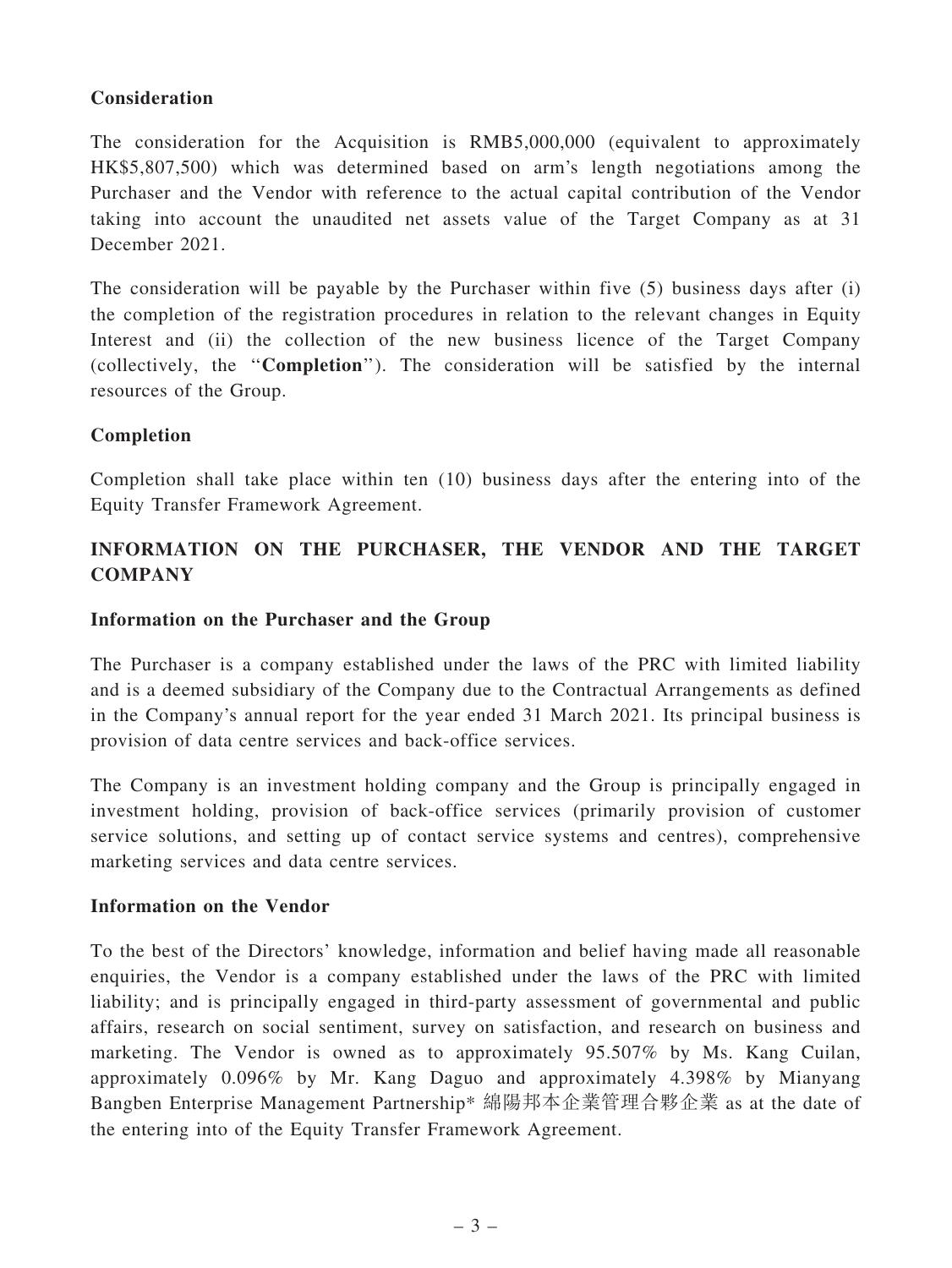The original cost of the Equity Interest to the Vendor is RMB4,000,000, representing 40% of the total paid-in capital for the establishment of the Target Company.

### Information on the Target Company

Immediately prior to the Acquisition, the Target Company is owned by the Purchaser and the Vendor as to 60% and 40%, respectively. Following the Completion, the Target Company will become a wholly-owned subsidiary of the Purchaser and a deemed indirect subsidiary of the Company. The Target Company is principally engaged in the provision of back-office services (primarily provision of customer service solutions and setting up of contact service systems and centres) in the PRC.

#### Financial information of the Target Company

Based on the unaudited financial statements of the Target Company for the year ended 31 December 2021, the total asset value and net asset value of Target Company as at 31 December 2021 were approximately RMB12.4 million and RMB10.3 million, respectively. Set out below is a summary of the unaudited financial information of the Target Company for the two years ended 31 December 2020 and 31 December 2021:

|                              | For the year ended<br>31 December |                |
|------------------------------|-----------------------------------|----------------|
|                              |                                   |                |
|                              | 2020                              | 2021           |
|                              | <i>RMB'000</i>                    | <b>RMB'000</b> |
| Net profit/(loss) before tax | (571)                             | 837            |
| Net profit/(loss) after tax  | (571)                             | 831            |

### REASONS FOR AND BENEFITS OF THE ACQUISITION

The Group is principally engaged in investment holding, provision of back-office services (primarily provision of customer service solutions, and setting up of contact service systems and centres), comprehensive marketing services and data centre services.

Upon completion of the Acquisition, the Purchaser's equity interest in the Target Company will increase from 60% to 100%, which would in turn allow the Group to further increase its controlling interests in the Target Company and to further benefit from the positive earnings contributions that may be brought by the Target Company and the Group will be able to bring synergy effects to the existing back-office services (primarily provision of customer service solutions and setting up of contact service systems and centres) of the Group and enhance the Group's profitability.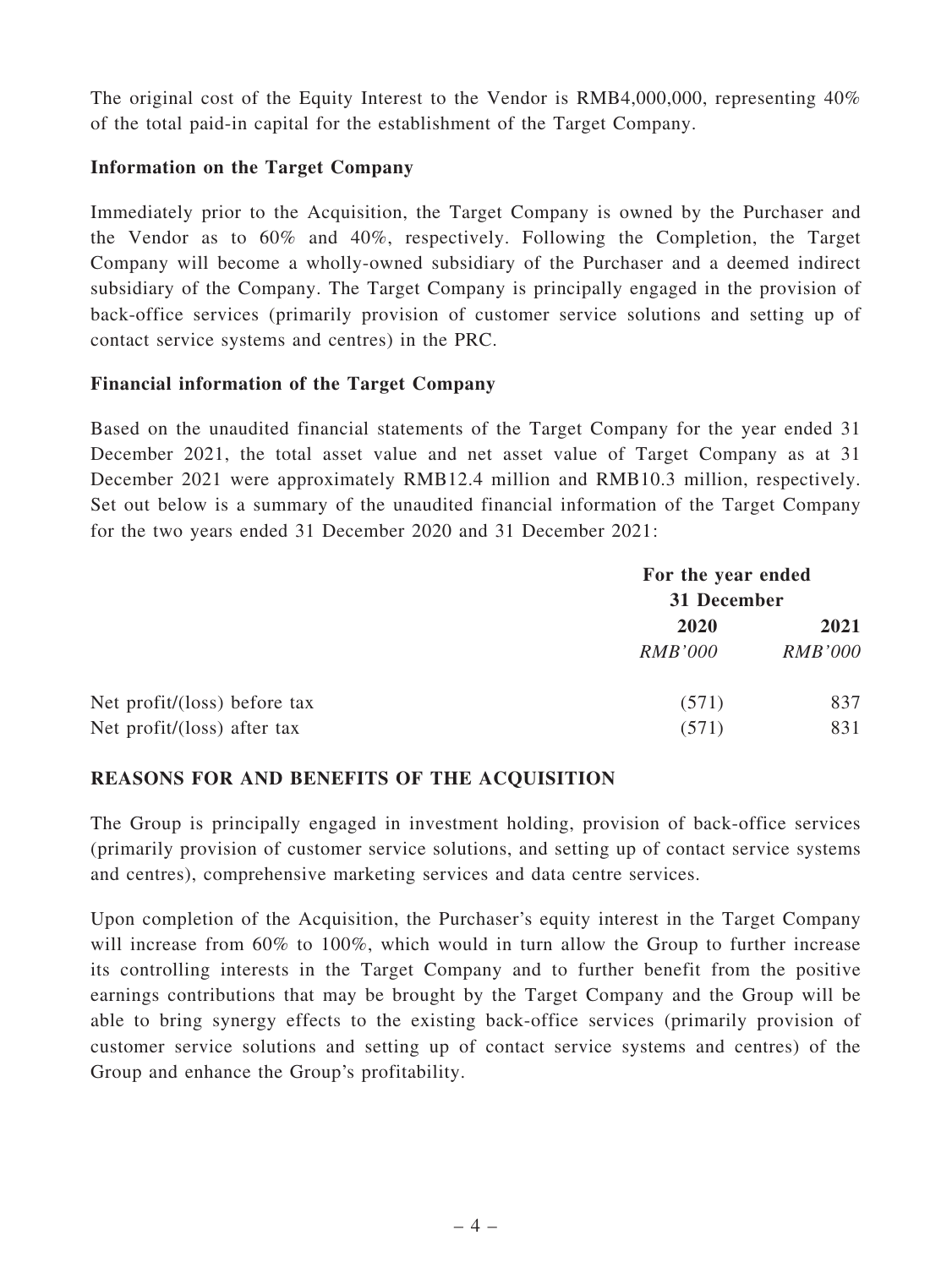The terms of the Equity Transfer Framework Agreement have been arrived at after arm's length negotiations among the Purchaser and the Vendor. The Directors (including the independent non-executive Directors) have confirmed that although the Acquisition is not in the ordinary and usual course of business of the Company's group, the terms of the Equity Transfer Framework Agreement and the transaction contemplated thereunder is fair and reasonable, on normal commercial terms or better and in the interests of the Company and its shareholders as a whole. As at the date of this announcement, none of the Directors has any material interest in the Equity Transfer Framework Agreement and the transaction contemplated thereunder.

### IMPLICATIONS UNDER THE GEM LISTING RULES

As the Vendor is a connected person of the Company at the subsidiary level by virtue of being a substantial shareholder of the Target Company, the Acquisition constitutes a connected transaction for the Company under Chapter 20 of the GEM Listing Rules.

As none of the applicable percentage ratios under Rule 19.07 of the GEM Listing Rules in respect of the transaction contemplated under the Equity Transfer Framework Agreement exceed 5%, the Acquisition does not constitute a notifiable transaction for the Company.

The Board has approved the Acquisition, and the independent non-executive Directors have also confirmed that although the Acquisition is not in the ordinary and usual course of business of the Company's group, the terms of the Equity Transfer Framework Agreement and the transaction contemplated thereunder is fair and reasonable, on normal commercial terms or better and in the interests of the Company and its shareholders as a whole. Therefore, by virtue of Rule 20.99 of the GEM Listing Rules, the Acquisition is subject to the reporting and announcement requirements applicable to connected transactions, but is exempt from the circular, independent financial advice and shareholder's approval requirements.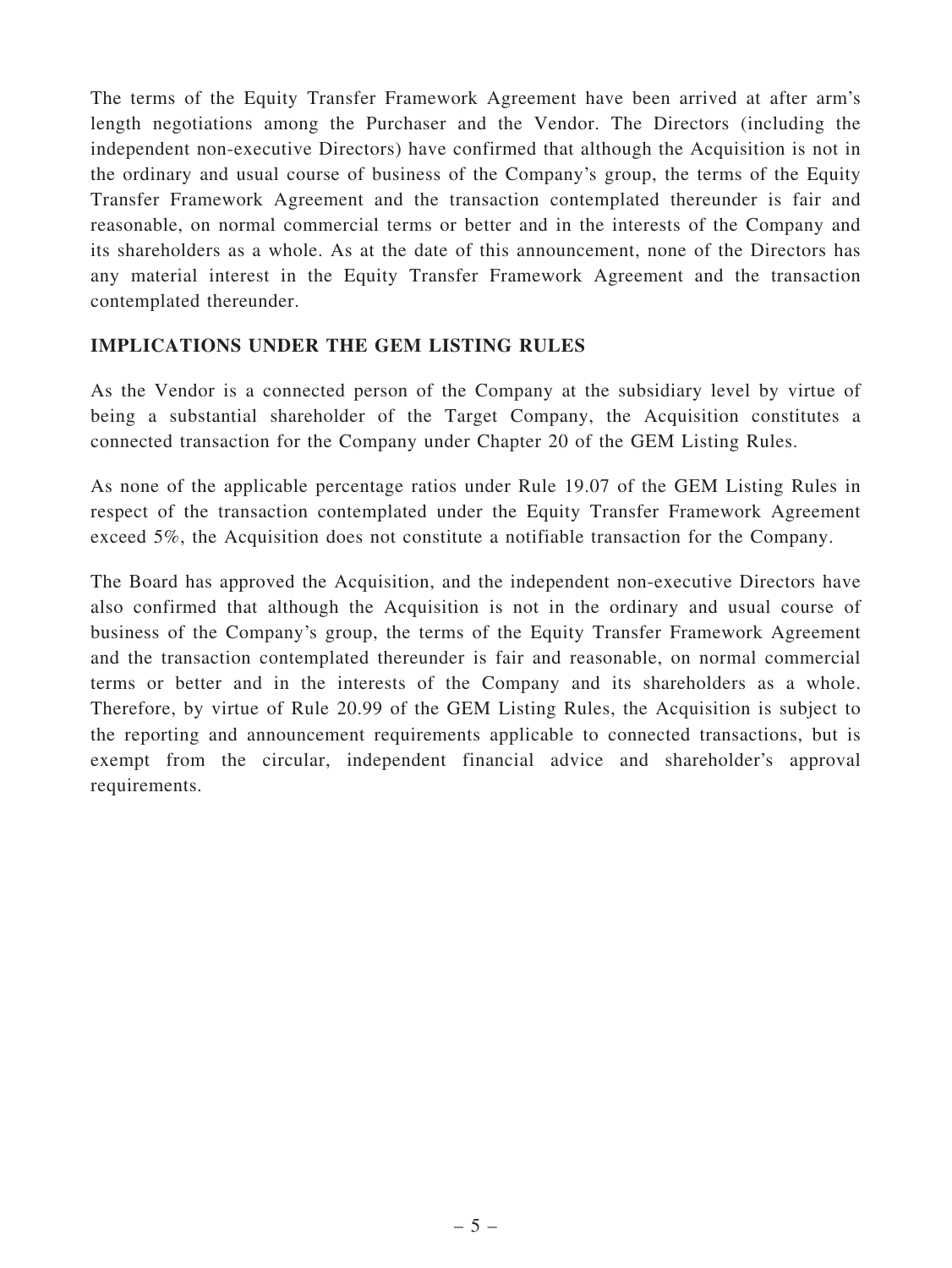### DEFINITIONS

In this announcement, the following expressions shall have the meanings set out below unless the context requires otherwise:

| "Acquisition"                            | the acquisition of the Equity Interest by the Purchaser<br>pursuant to the terms of the Equity Transfer Framework<br>Agreement;                                                                                                 |
|------------------------------------------|---------------------------------------------------------------------------------------------------------------------------------------------------------------------------------------------------------------------------------|
| "Board"                                  | the board of directors of the Company;                                                                                                                                                                                          |
| "Company"                                | ZZ Technology Group Company Limited 中植科技集團股<br>份有限公司, an exempted company incorporated in the<br>Cayman Islands on 5 January 2010 with limited liability<br>and the Shares of which are listed on GEM (Stock Code:<br>$08295$ ; |
| "Director(s)"                            | the director(s) of the Company;                                                                                                                                                                                                 |
| "Equity Interest"                        | 40% of the equity interest held by the Vendor in the Target<br>Company;                                                                                                                                                         |
| "Equity Transfer Framework<br>Agreement" | the equity transfer framework agreement dated 12 May<br>2022 entered into between the Purchaser and the Vendor in<br>relation to the Acquisition;                                                                               |
| "GEM"                                    | GEM operated by the Stock Exchange;                                                                                                                                                                                             |
| "GEM Listing Rules"                      | the Rules Governing the Listing of Securities on GEM of<br>the Stock Exchange;                                                                                                                                                  |
| "Group"                                  | the Company and its subsidiaries;                                                                                                                                                                                               |
| "HK\$"                                   | Hong Kong dollar, the lawful currency of Hong Kong;                                                                                                                                                                             |
| "Hong Kong"                              | the Hong Kong Special Administrative Region of the PRC;                                                                                                                                                                         |
| "PRC"                                    | the People's Republic of China, which for the purpose of<br>this announcement excludes Hong Kong, the Macau Special<br>Administrative Region of the PRC and Taiwan;                                                             |